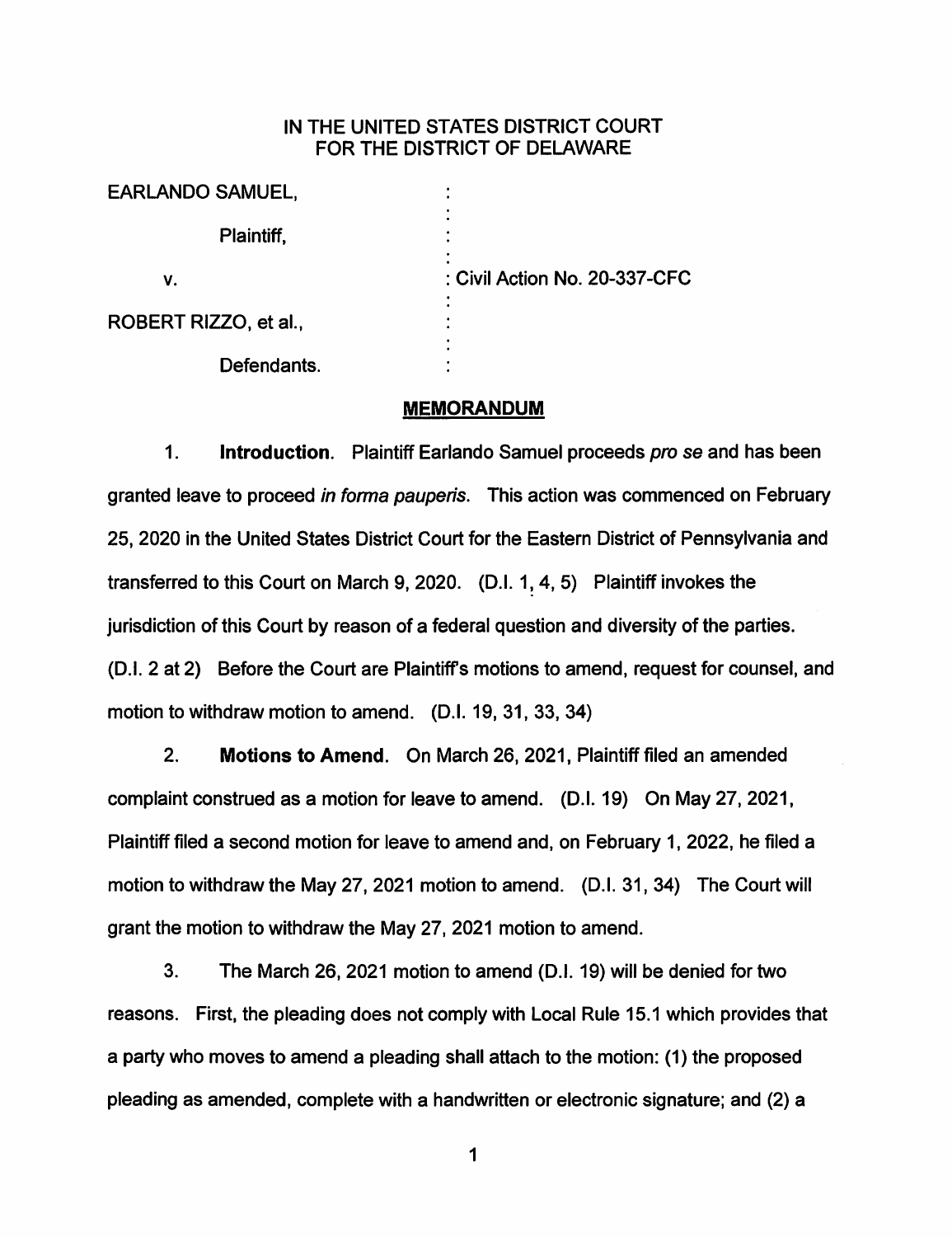form of the amended pleading which indicates in what respect it differs from the pleading which it amends, by bracketing or striking through materials to be deleted and underlining materials to be added.

4. Second, the proposed amended complaint violates Federal Civil of Procedure 20, as it seeks to add new defendants on claims that are unrelated to the original claims. The new claims arise in a different state (Pennsylvania not Delaware) and occurred in a different time-frame, including after the filing of the initial complaint. Rule 15(a)(2) of the Federal Rules of Civil Procedure provides that courts "should freely give leave [to amend] when justice so requires." However, "undue delay, bad faith, dilatory motive, prejudice, [or] futility" "justify a denial of leave to amend." Shane v. Fauver, 213 F.3d 113, 115 (3d Cir. 2000). Here, it would be futile to permit amendment because the proposed claims would not satisfy the joinder requirements of Fed. R. Civ. P. 20. See McKinney v. Prosecutor's Office, 2014 WL 2574414, at \*15 (D.N.J. June 4, 2014).

5. **Request for Counsel.** Plaintiff requests counsel on the grounds that he is unable to afford an attorney, he takes medication to treat confusion related to Alzheimer's disease, physical impairments greatly limit his ability to litigate, the issues are complex, a trial will likely involve conflicting testimony, counsel would better enable Plaintiff present evidence and cross-examine witnesses, and he has unsuccessfully sought to retain counsel. (D.I. 33 at 1-2)

6. A pro se litigant proceeding in forma pauperis has no constitutional or statutory right to representation by counsel.<sup>1</sup> See Brightwell v. Lehman, 637 F.3d 187,

<sup>&</sup>lt;sup>1</sup> See Mallard v. United States Dist. Court for the S. Dist. of Iowa, 490 U.S. 296 (1989)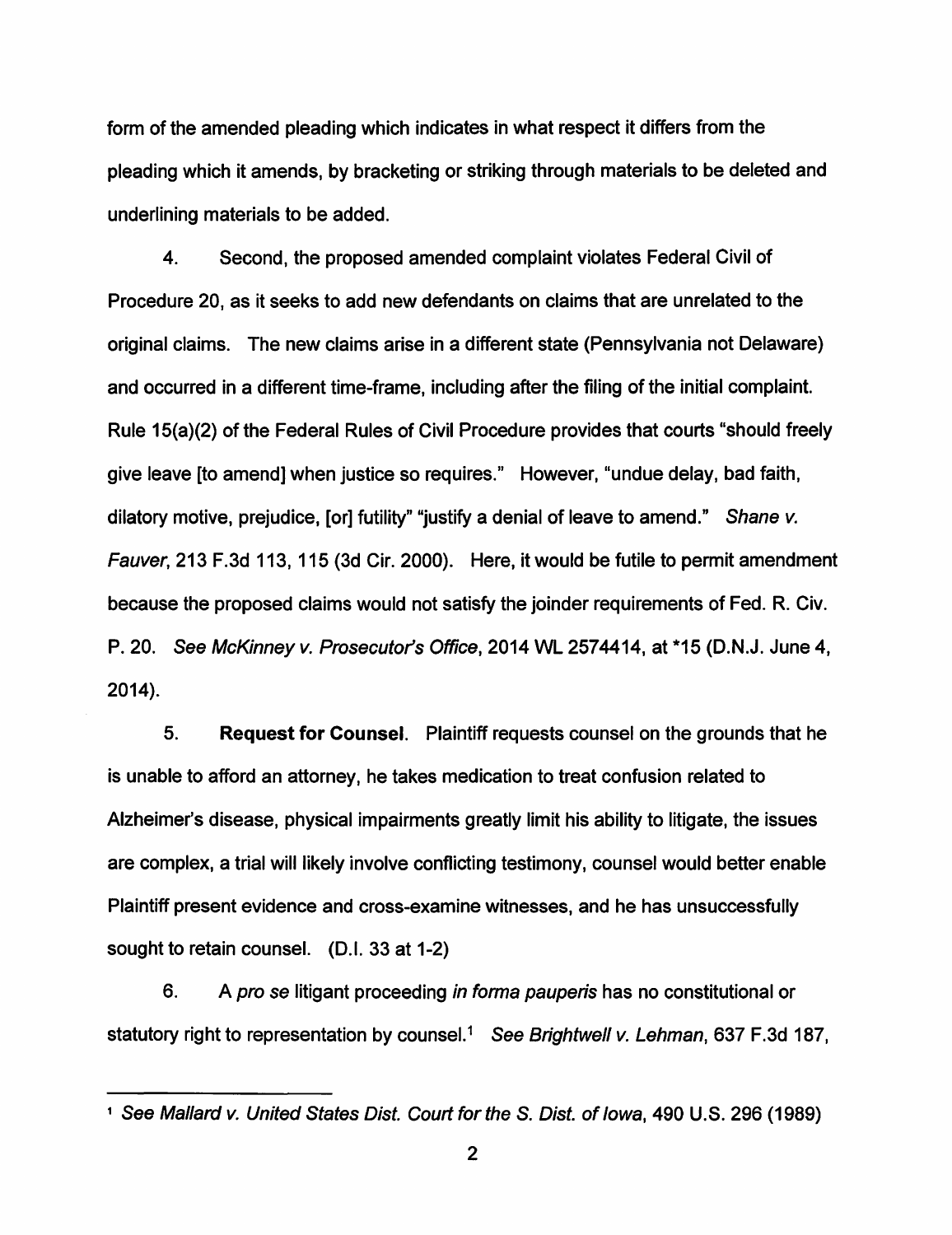192 (3d Cir. 2011); Tabron v. Grace, 6 F.3d 147, 153 (3d Cir. 1993). However, representation by counsel may be appropriate under certain circumstances, after a finding that a plaintiff's claim has arguable merit in fact and law. Tabron, 6 F.3d at 155.

7. If the claims pass this threshold inquiry, the court should consider: (1) the merits of the plaintiffs claim; (2) the plaintiffs ability to present his or her case considering his or her education, literacy, experience, and the restraints placed upon him or her by incarceration; (3) the complexity of the legal issues; (4) the degree to which factual investigation is required and the plaintiff's ability to pursue such investigation; (5) the plaintiffs capacity to retain counsel on his or her own behalf; and (6) the degree to which the case turns on credibility determinations or expert testimony. See Montgomery v. Pinchak, 294 F.3d 492, 498-99 (3d Cir. 2002); Tabron, 6 F.3d at 155-56. This list is not exhaustive, nor is any one factor determinative. Tabron, 6 F.3d at 157.

8. Several of these factors militate against granting Plaintiffs request for counsel at this time. To date Plaintiff has ably represented himself. In addition, the issues are not complex. Finally, it is clear from his pleadings that Plaintiff understands the issues he raises and adequately addresses those issues. Accordingly, the Court will deny the request for counsel without prejudice to renew.

9. **Conclusion.** Based upon the above discussion, the Court will: (1) deny the March 26, 2021 motion to amend (D.I. 19); (2) deny as withdrawn the May 27, 2021 motion to amend (D.I. 31); (3) deny the without prejudice to renew Plaintiffs second

"request.").

3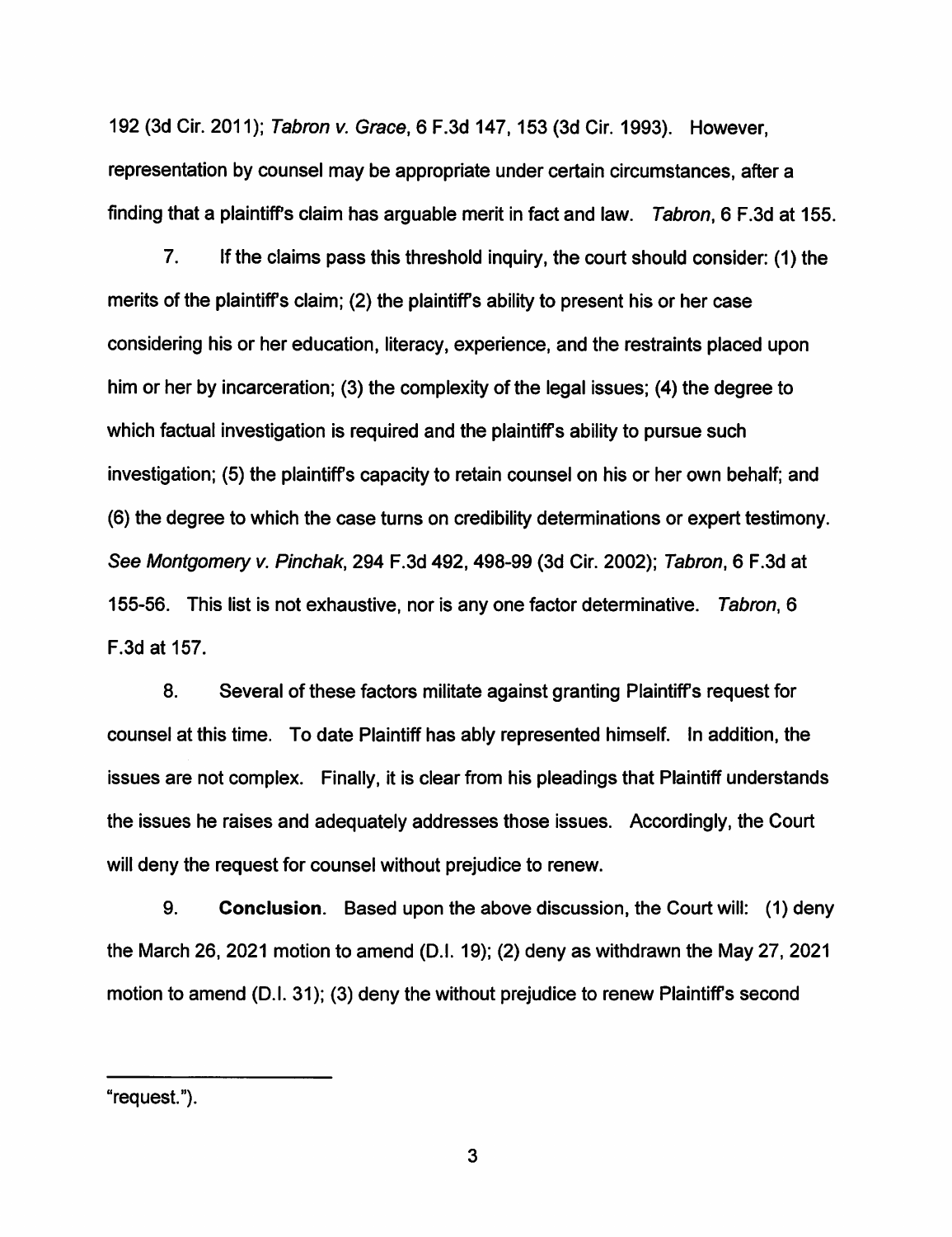request for counsel (D.I. 33); and (4) grant the motion to withdraw the May 27, 2021 motion to amend (D.1.34). A separate order shall issue.

 $\frac{C_{\text{th}}}{\text{Chief Judge}}$ 

March 7, 2022 Wilmington, Delaware